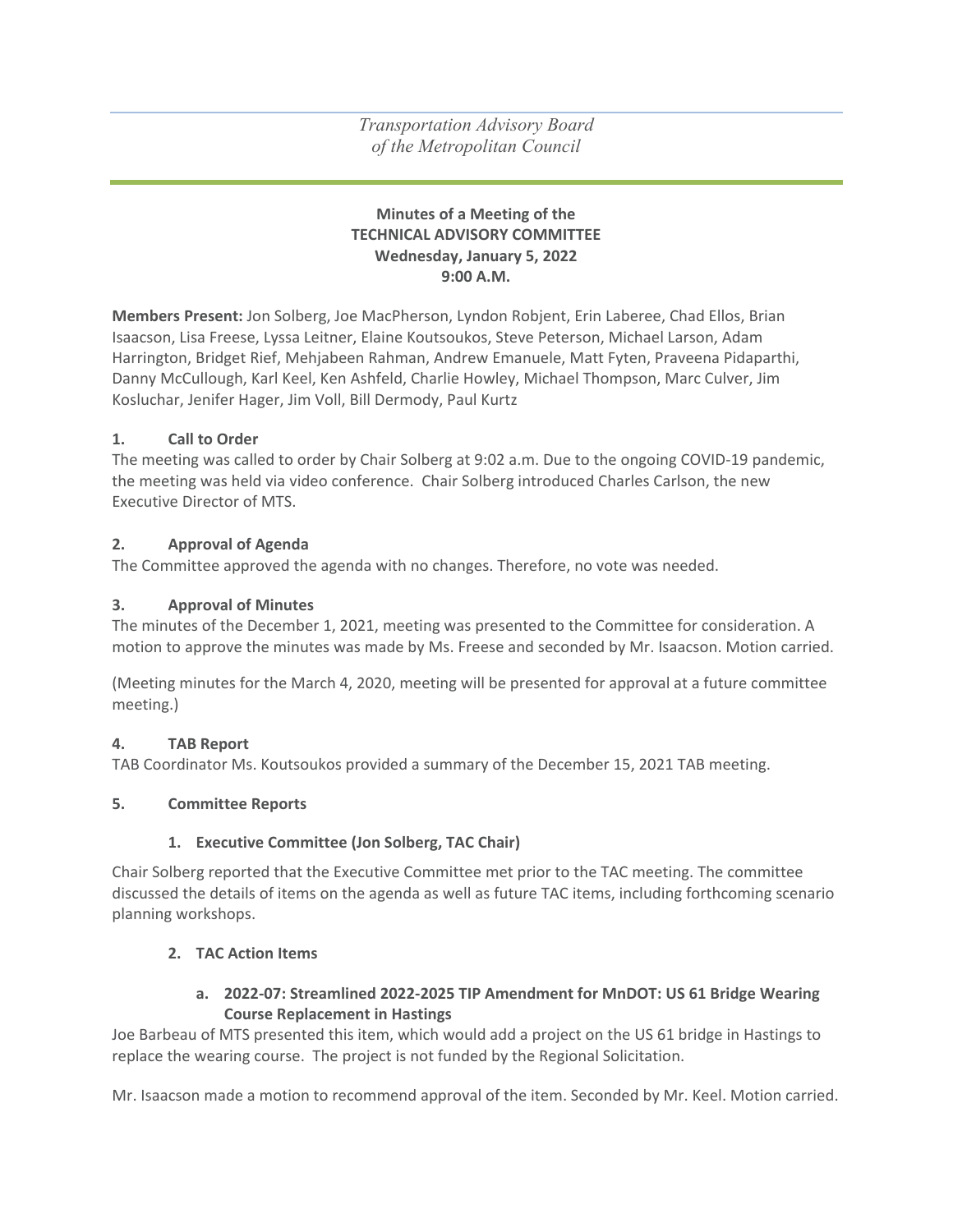# **3. Planning Committee (Emily Jorgensen, Chair)**

## **a. 2022-02: Proposed 2022 Regional Safety Targets Recommendations**

This item was presented by MTS staff Heidi Schallberg and Jed Hanson. Ms. Schallberg and Mr. Hanson outlined both the process for which the required federal targets were determined for the upcoming year as well as the proposed targets. The targets were determined in coordination with a safety performance working group and follow the methodology established in 2020 for the 2021 targets.

The Committee discussed the recent increase in fatal and serious injury crashes in the region and noted that safety needs to be a focal point in the planning process. Ms. Schallberg outlined a regional safety study that the Council will begin in 2022.

A motion to recommend acceptance of the regional safety targets was made by Mr. Dermody and seconded by Mr. Larson. Motion carried.

### **4. Funding and Programming Committee (Michael Thompson, Chair)**

## **a. 2022-03: Scope Change Request for Hennepin County CSAH 158 (Vernon Avenue) Bridge Replacement**

Mr. Thompson introduced Joe Barbeau of MTS, who presented this item. Mr. Barbeau explained that Hennepin County received \$7 million in funds to replace the Vernon Avenue Bridge in Edina. The county is requesting a minor change in scope, which will not impact funding.

A motion to recommend approval of the item was made by Mr. Ellis and seconded by Mr. Keel. Motion carried.

# **b. 2022-04: Program Year Extension Request: Blaine 99th Avenue/Baltimore Street Roundabout**

Mr. Barbeau presented this item. The City of Blaine is requesting a program year extension from 2022 to 2023 to better coordinate with TH 65 improvements. This is allowed under current policy.

A motion to recommend approval of the item was made by Mr. Culver and seconded by Mr. MacPherson. Motion carried.

### **c. 2022-05: Scope Change/TIP Amendment Request for Hennepin County CSAH 42 and CSAH 3 Signal Revisions and Pedestrian Improvements**

Mr. Barbeau presented this item, explaining that Hennepin County was awarded \$828,000 in HSIP funds for 2022 to fund pedestrian improvements at five intersections. The county has requested removing one of the five intersections to fund it as part of a different project with no federal reduction.

A motion to recommend approval of the item was made by Mr. Keel and seconded by Mr. Ashfeld. Motion carried.

### **6. Information Items**

### **a. Corridors of Commerce Selection Process**

Patrick Weidemann from MnDOT presented the information item. He outlined the changes MnDOT is recommending for changes to the Corridors of Commerce selection process. Recommended changes